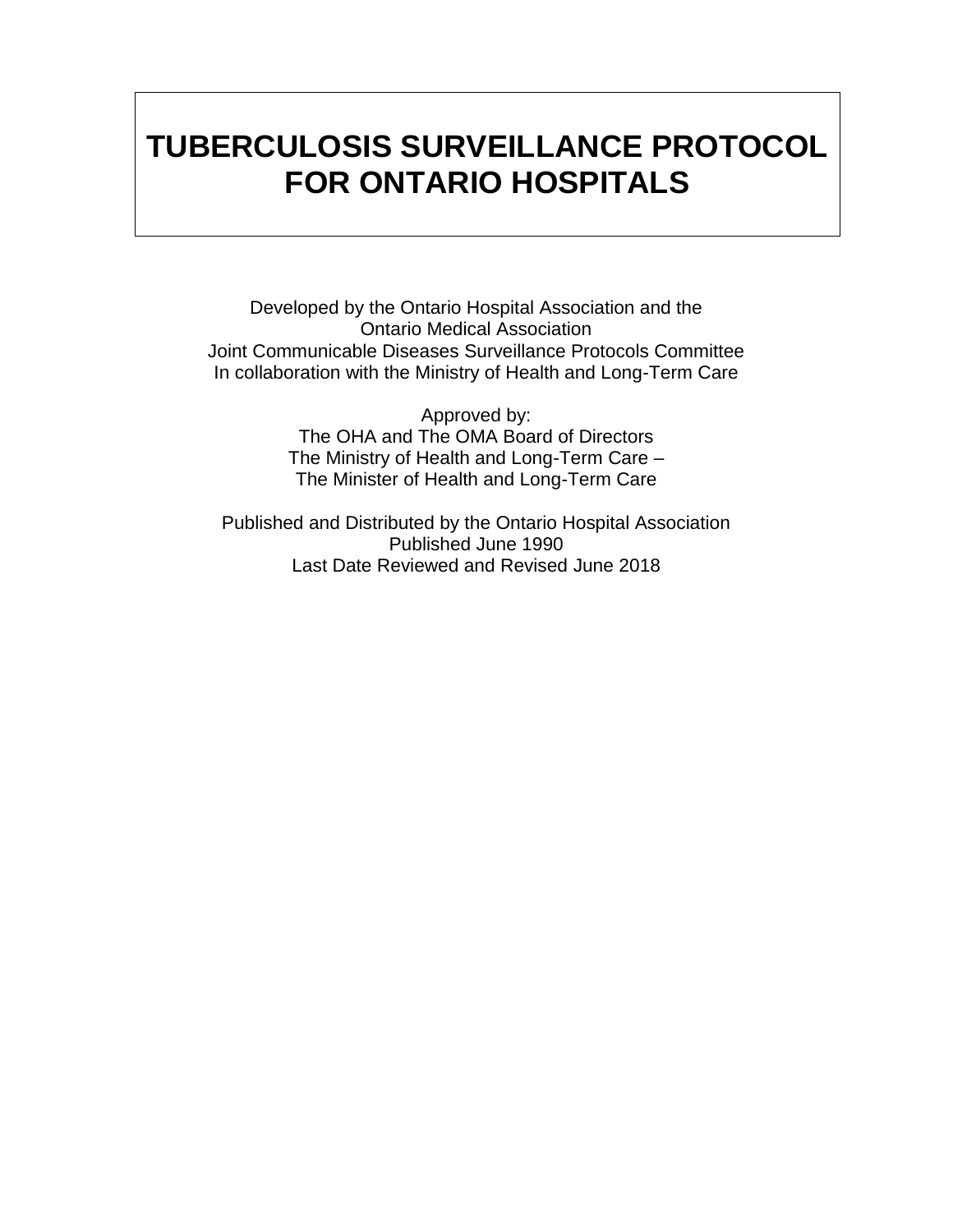# **Tuberculosis Surveillance Protocol for Ontario Hospitals**

Published June 1990 Reviewed and Revised June 2018

This protocol was developed jointly by the Ontario Hospital Association and the Ontario Medical Association to meet the requirements of the *Public Hospitals Act 1990,* Revised Statutes of Ontario, Regulation 965. This regulation requires each hospital to have bylaws that establish and provide for the operation of a health surveillance program including a communicable disease surveillance program in respect of all persons carrying on activities in the hospital. The communicable disease program is to include the tests and examinations set out in any applicable communicable disease surveillance protocol. The regulation states that the communicable disease surveillance protocols that hospitals must adopt are those "published jointly by the Ontario Hospital Association (OHA) and the Ontario Medical Association (OMA) and approved by the Minister (of Health and Long-Term Care)."

This Protocol has been reviewed since the previous version; changes have been highlighted in yellow for easy identification. Protocols are reviewed on a regular basis, every two years or as required.

The protocol reflects clinical knowledge, current data and experience, and a desire to ensure maximum cost effectiveness of programs, while protecting health care workers and patients. It is intended as a minimum standard that is practical to apply in most Ontario hospital settings. It does not preclude hospitals from adopting additional strategies that may be indicated by local conditions.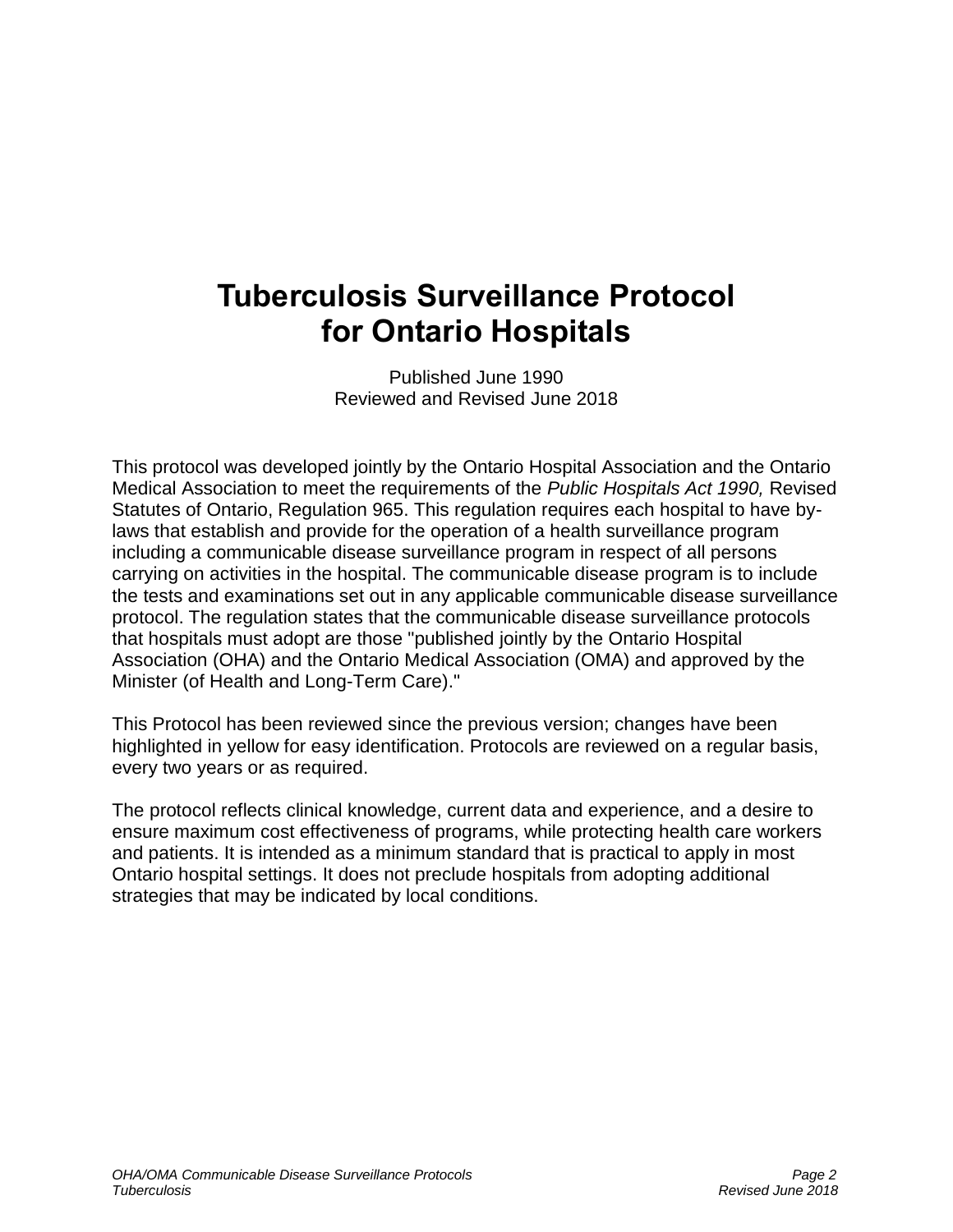# **Members of the Joint OHA/OMA Communicable Disease Surveillance Protocols Committee**

#### **Representing the Ontario Hospital Association**

Dr. Kathryn Suh (Co-chair) Medical Director, Infection Prevention and Control Program The Ottawa Hospital, Ottawa

Kathleen Poole, MScN, COHN(C) CIC Infection Control Practitioner, Providence Care, Kingston

Suzanne Pelletier RN BScN CIC

#### **Representing the Ontario Medical Association**

Dr. Maureen Cividino (Co-chair) IPAC Physician, Public Health Ontario Occupational Health Physician St. Joseph's Healthcare, Hamilton

Dr. Irene Armstrong Associate Medical Officer of Health Communicable Disease Control Toronto Public Health, Toronto

Katherine Patterson Senior Advisor, Health Policy and Promotion Ontario Medical Association

#### **Representing the Ministry of Health and Long-Term Care**

Melissa Helferty, MIPH Manager, Infectious Disease Policy & Programs Disease Prevention Policy & Programs Branch Population and Public Health Division

#### **Ontario Occupational Health Nurses Public Health Ontario**

Susan Ann McIntyre RN, COHN(C),CRSP Director, Corporate Health & Safety Services St. Michael's Hospital, Toronto Sandra Callery, RN MHSc CIC

#### **Ontario Hospital Association**

Laurie Cabanas Acting Director, Policy

#### **EX-OFFICIO**

Dr. Nikhil Rajaram Medical Consultant Health Care Unit, Occupational Health and Safety Branch Ministry of Labour

Director, Infection Prevention and Control

Amanda Martens Policy Advisor

Henrietta Van hulle, BN, MHSM, COHN(c), CRSP, CDMP Executive Director, Health and Community Services Public Services Health and Safety Association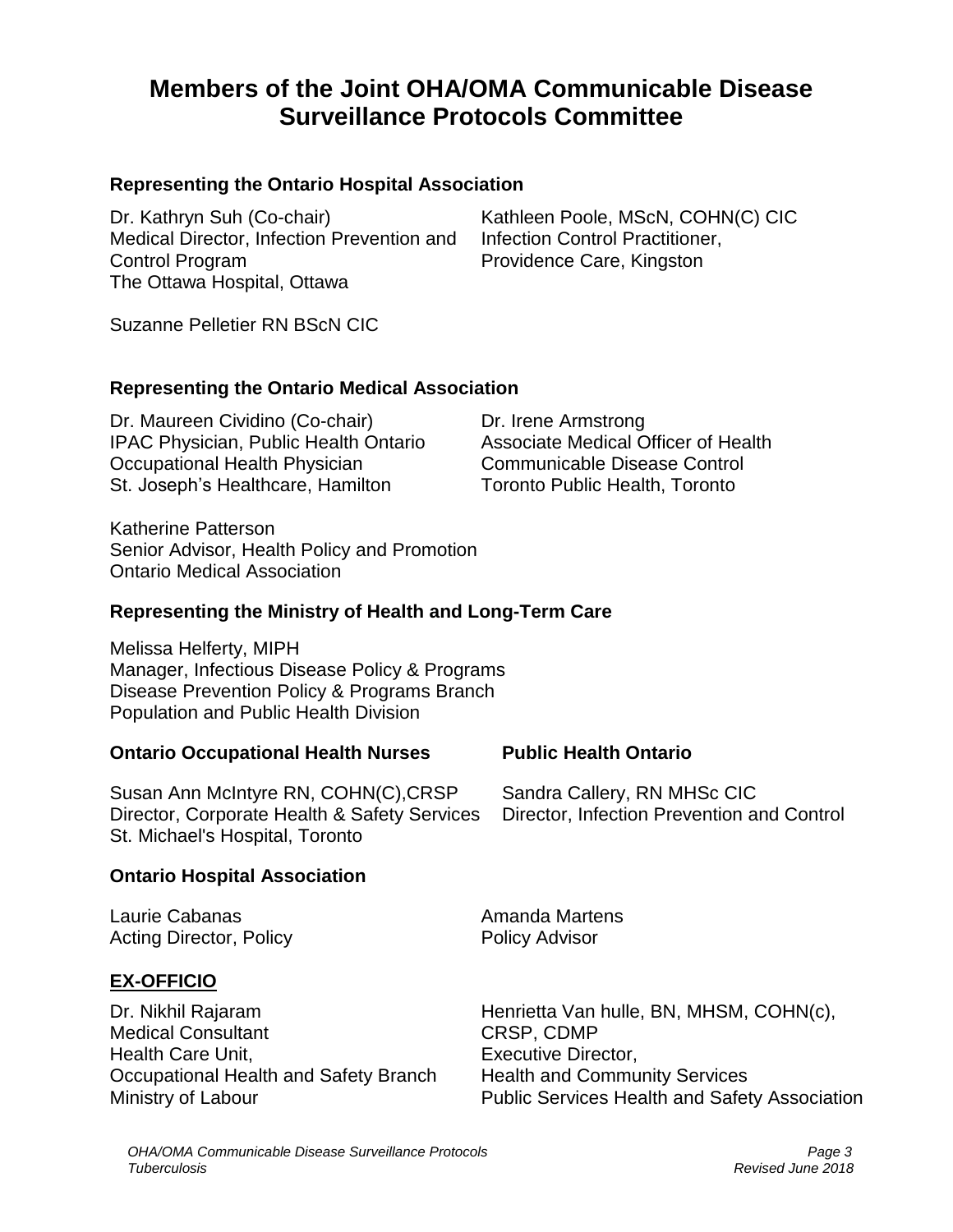# **Rationale for Tuberculosis Surveillance Protocol**

Globally, tuberculosis (TB) continues to be a major health problem. In 2016 there were an estimated 10.4 million new cases of TB and 1.67 million deaths.<sup>1</sup> An estimated one-third of the world's population is infected with *Mycobacterium tuberculosis*. <sup>1</sup> Canada continues to enjoy one of the lowest reported incidence rates of TB in the world. In a 2018 Health Canada surveillance report, approximately 1600 new cases of active TB disease are reported every year. In 2016, 89% of cases affected 2 main populations: 70% were foreign born and 19% are Canadian born indigenous peoples.<sup>2</sup> In Ontario, there were 671 cases of active TB disease reported in 2017, for an incidence rate of 4.75 per 100,000. $3$ Changes in epidemiology, human immunodeficiency virus (HIV) co-infection and emerging drug-resistant strains of TB continue to keep TB control and management a challenge.

The majority of TB cases in Canada are in the foreign born, with the highest TB incidence in persons from African countries with high HIV prevalence. Up to 56% of foreign born cases were from five countries: India, Indonesia, China, the Philippines, and Pakistan. <sup>3</sup> A substantial proportion of the reported foreign-born TB cases in a given year is diagnosed within the first few years of arrival in Canada. The majority of TB cases in Ontario also occur in the foreign-born (89% in 2016<sup>3</sup>). This means the geographic distribution of TB in Ontario follows patterns of immigration. Thus TB is primarily an urban disease with Toronto, Peel, Ottawa, York, and Hamilton public health units being the most affected.<sup>3</sup>

HIV co-infection with *Mycobacterium tuberculosis* was reported to be present in 5% of TB cases in Canada in 2010, but HIV status was reported for only 40% of all TB cases; the true co-infection rate is therefore unknown but is estimated to be between 2 and 5%.<sup>4</sup> Worldwide, TB remains the most common cause of death among HIV-infected individuals, accounting for approximately one-third of HIV/AIDS deaths annually.<sup>1</sup>

The emergence of drug-resistant TB is a major challenge. Globally there were an estimated 490,000 cases of multidrug-resistant TB (MDR-TB) in 2016, defined as resistance to at least isoniazid and rifampin.<sup>1</sup> For the period 2005 to 2015, 178 isolates were classified as MDR-TB by the Canadian Tuberculosis Laboratory Surveillance System representing 1.2% of isolates tested over this time and seven isolates were classified as extensively drug resistant TB (XDR-TB) which is defined as resistance to isoniazid AND rifampin AND any fluoroquinolone AND at least one of the three injectable second-line drugs (amikacin, capreomycin or kanamycin).<sup>5</sup> XDR-TB represents less than 0.1% of the isolates tested. An average of 16 MDR-TB isolates were reported each year, ranging from a low of eight in 2012 (0.6% of all isolates tested in 2012) to a high of 22 in 2005 and in 2015 (1.6% of all isolates tested in each respective year) <sup>5</sup> . These data must be considered in the development of surveillance protocols for health care workers (HCWs).

All health care facilities must have a TB management program.<sup>6</sup> The program must be supported at the highest administrative level. Health care facilities should establish policies and procedures in collaboration with local public health authorities to develop a comprehensive regional TB program. Transmission of TB to other patients or HCWs remains a potential risk in Canadian health care institutions where patients with active TB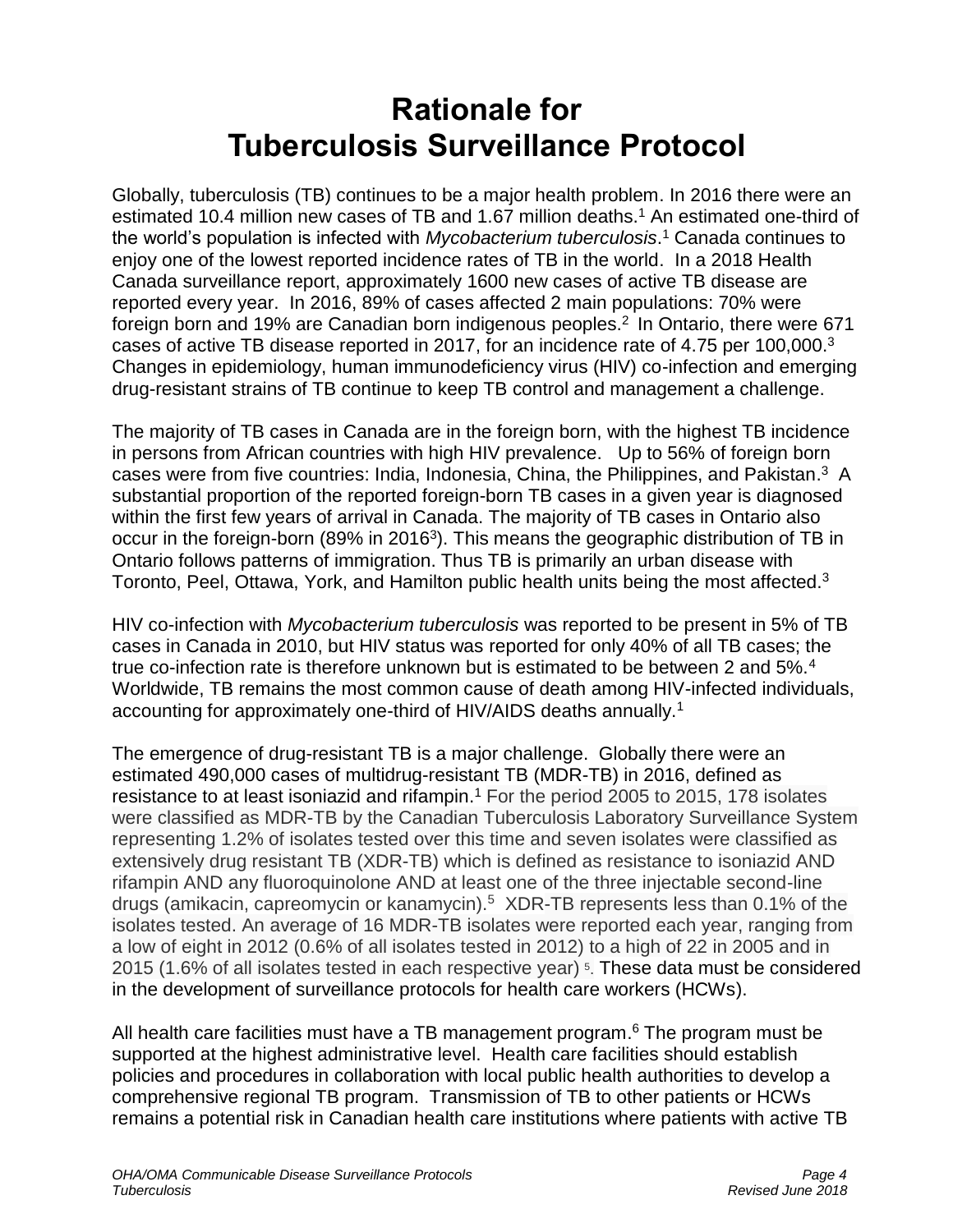are admitted. In addition, HCWs may themselves have emigrated from high-TB-incidence countries and have untreated latent TB from prior exposure, placing them at risk of reactivation with active TB disease.

Surveillance of HCWs for TB depends both on knowledge of baseline tuberculin skin test (TST) status and a high level of compliance with the program. Frequency of screening depends on the number of active TB cases in the hospital site, the likelihood of a HCW's exposure (dependent on the type of work done by the HCW), and the TST conversion rate among staff.<sup>6</sup> The goal of screening and ongoing surveillance is to identify HCWs with latent TB infection (LTBI) who are at increased risk of developing active disease, and who may benefit from treatment.

*M. tuberculosis* infection is acquired through the respiratory route and anyone found to be infectious may already have infected others. TB is an airborne disease, with face-to-face contact considered significant in its transmission. Patients with pulmonary or laryngeal TB are infectious; pulmonary involvement must always be ruled out even for patients who present with extra-pulmonary TB. At the time of patient diagnosis, HCWs who may have been exposed to an infected individual must be identified and monitored for development of infection by the Occupational Health Service (OHS). HCWs who were previously TST negative are best monitored with the TST. For this screening to be useful, the OHS must know whether the person was truly positive or negative in the past. This protocol continues to emphasize the use of the two-step TST for initial testing.<sup>7</sup> The two-step test reduces false positive reactions that may be due to the "booster effect" and thereby provides more reliable baseline data, so that later conversion can be confidently diagnosed. For a more detailed discussion of the method of doing a two-step test, refer to the Glossary.

Blood tests which measure interferon- $\gamma$  (interferon- $\gamma$  release assays, IGRAs) can be used to diagnose LTBI, particularly in persons who have received Bacille Calmette-Guerin (BCG) vaccine in whom a TST may be difficult to interpret.<sup>8</sup> This is particularly true if BCG was administered after one year of age, or repeatedly.<sup>7</sup> IGRAs may be used to confirm a positive TST in a HCW who is thought to have a low probability of TB infection.<sup>7,8</sup> They should be used in consultation with a physician with experience and expertise in diagnosis and management of TB. IGRAs are not recommended for serial testing of HCWs due to high conversion and reversion rates that are unrelated to exposure or therapy, and difficulty interpreting test results. <sup>8,9</sup> Thus the TST remains the standard for use in OHS in hospitals.<sup>7</sup>

Routine chest X-rays are not recommended for TB surveillance. The emphasis is on the need for dependable baseline data, including accurate, reliable, consistent recording of TST results in millimetres of induration, the use of a two-step TST where appropriate, and aggressive follow-up of TB contacts.

Individuals with positive TSTs are likely to have some degree of immunity to infection with TB from an exogenous source.<sup>10</sup> Their greatest risk of development of active disease is from reactivation of their own inactive TB infection, but reinfection is possible. LTBI treatment should be discussed and facilitated for HCWs with positive TST results identified at the initial evaluation, and if exposed to an infectious TB case. They should be educated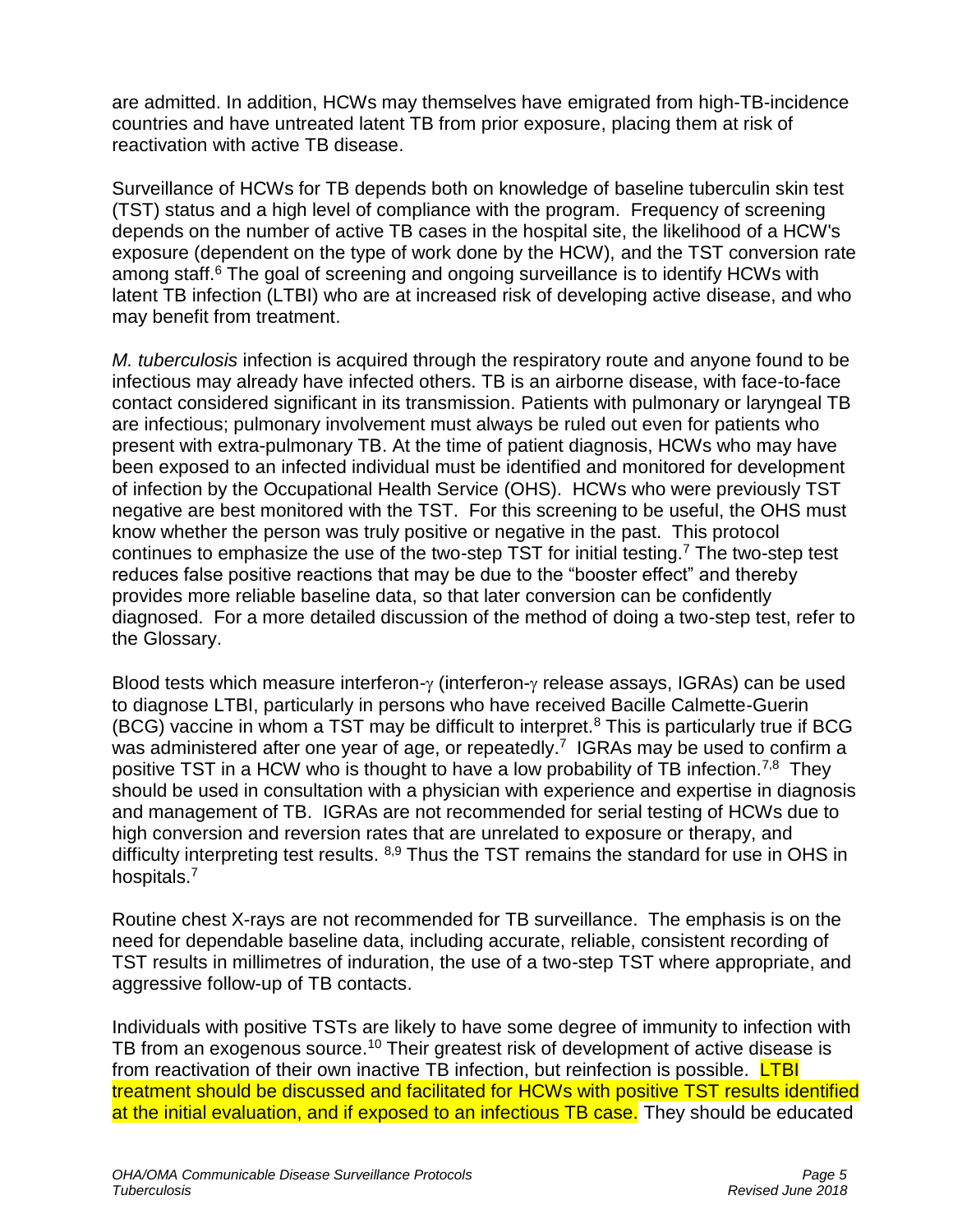about the symptoms that might indicate active disease, and be advised to seek prompt medical attention if these occur.

**This protocol is only one component of an infection prevention and control program; HCWs must consistently adhere to Routine Practices. Hospitals must emphasize proper patient care techniques (e.g., using Airborne Precautions suspected or confirmed active TB cases in airborne infection isolation rooms) and worker education about significant symptoms that should be communicated to the OHS, rather than depending solely on results of routine TSTs**. Regularly scheduled maintenance of ventilation and air filter systems in health care facilities, and regular testing of Airborne Infection Isolation Rooms (AIIR) are required under the Occupational Health and Safety Act, Ontario Regulation 67/93, Health Care and Residential Facilities. 11 Regular evaluation and reporting of the effectiveness of the TB surveillance program is essential.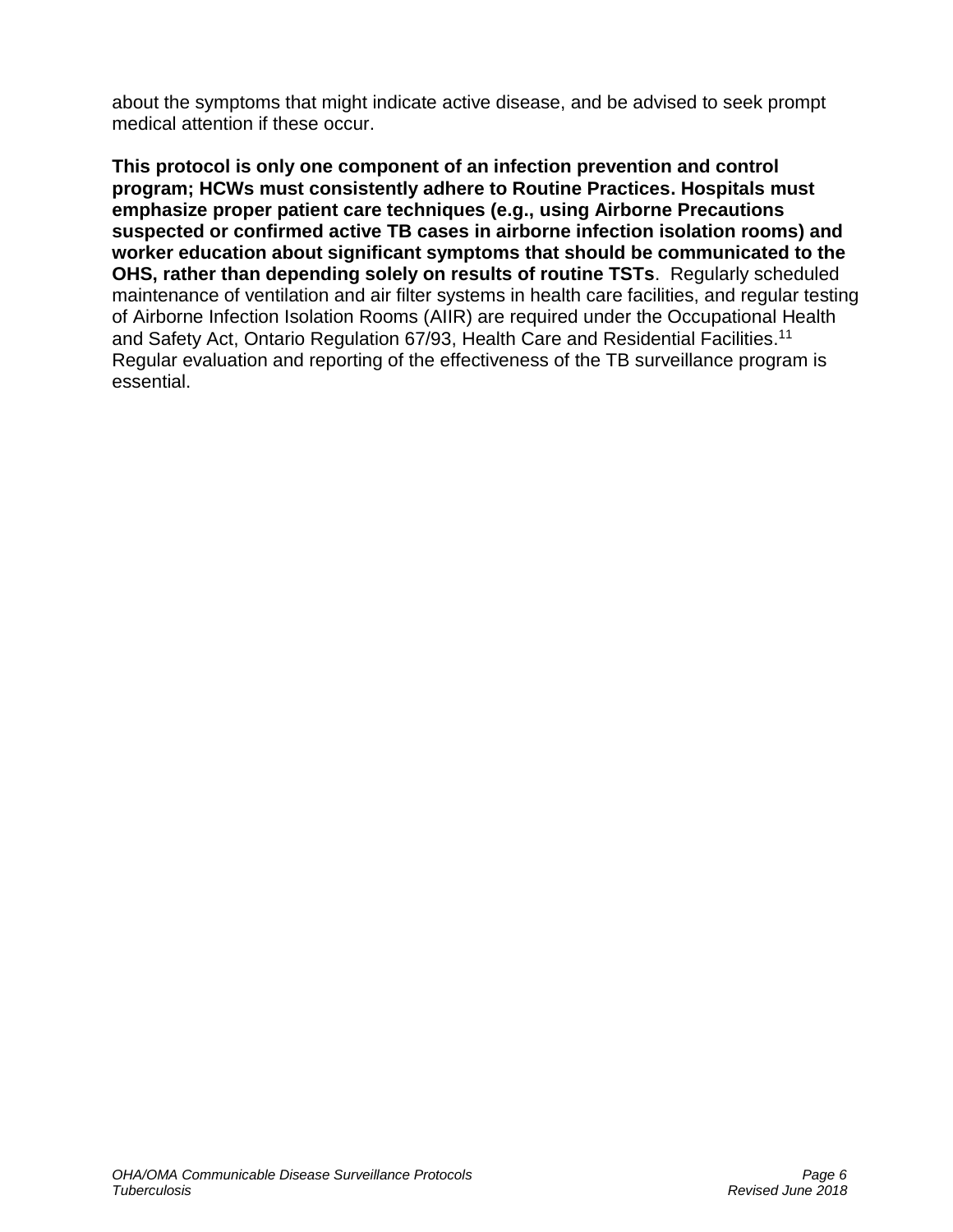# **Tuberculosis Surveillance Protocol for Ontario Hospitals**

Developed by

The Ontario Hospital Association and The Ontario Medical Association Published November 1990, Reviewed and Revised June 2018

### **I. Purpose**

The purposes of this protocol are to:

- i. provide direction to hospitals in conducting a tuberculosis (TB) surveillance program based on risk for the institution and for the health care workers(HCW) , in accordance with the 2014 Canadian Tuberculosis Standards of the Canadian Thoracic Society (Canadian Lung Association) and the Public Health Agency of Canada;
- ii. aid in identification of HCWs who may be infectious with, or may become infectious with, TB; and
- iii. establish a system that would allow for the identification and prevention of TB through evaluation and follow-up of close contacts of active cases, in order to identify secondary cases and to provide therapy for latent TB infection (LTBI).

The infected HCW's personal health care provider and the local Medical Officer of Health are responsible for follow-up investigation, care and therapy.

# **II. Applicability**

This protocol applies to **all HCW carrying on activities in the hospital**, including employees, physicians, nurses, contract workers, students, post-graduate medical trainees, researchers and volunteers. The term health care worker (HCW) is used in this protocol to describe these individuals. This protocol does not apply to patients or residents of the facility or to visitors.

When training students or hiring contract workers, the hospital must inform the school/supplying agency that the school/agency is responsible for ensuring that their student/contractors are managed according to this protocol.

**This protocol is for the use of the Occupational Health Service (OHS) in hospitals. It is expected that OHS collaborate with Infection Prevention and Control and other departments, as well as local public health tuberculosis programs as appropriate.**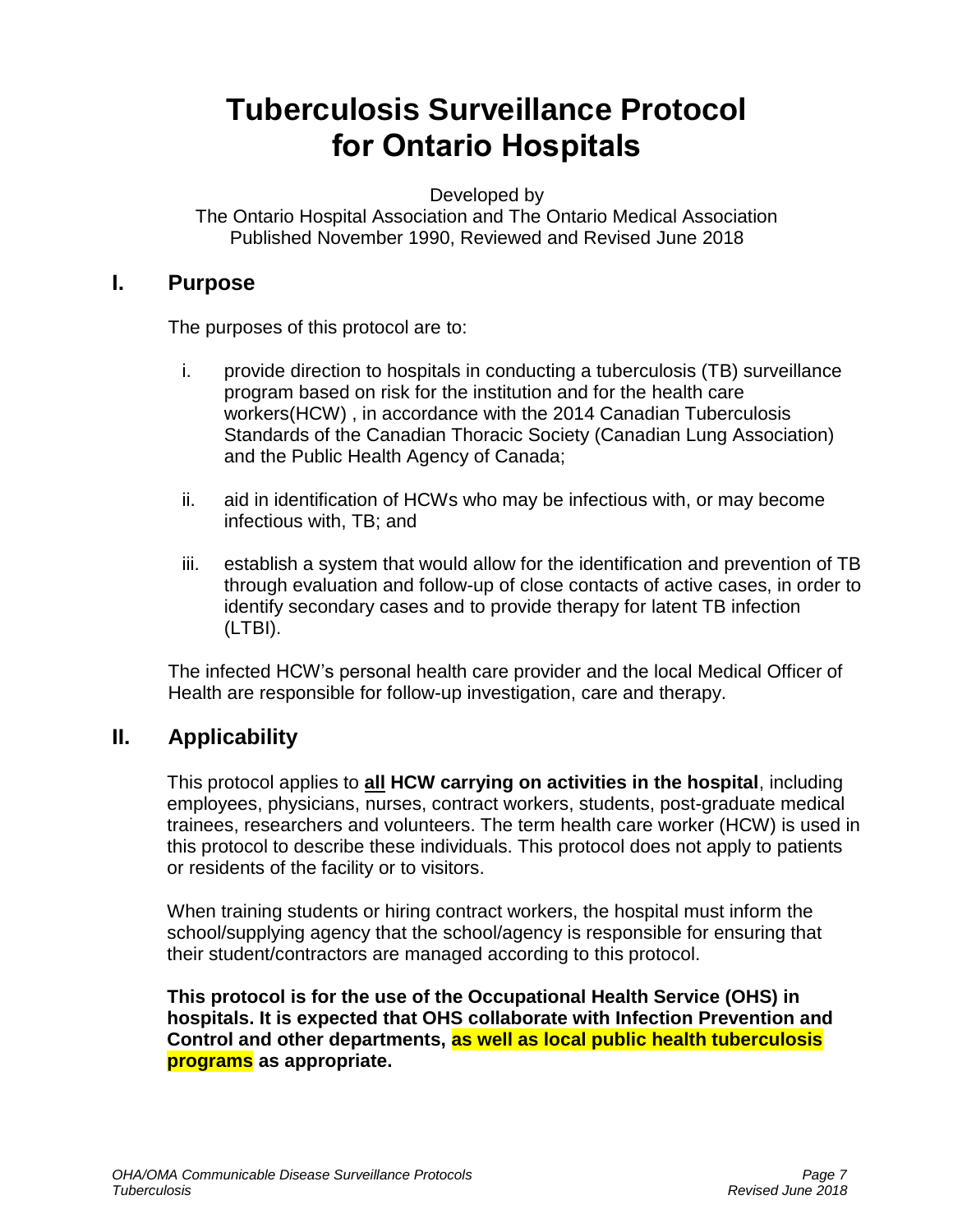# **III. Preplacement**

The importance of conducting proper baseline TST for all potentially exposed HCWs in all health care settings cannot be overemphasized.<sup>6</sup> The TST should be administered by trained staff in a setting where the HCW can be observed for 15 minutes and staff are trained to deal with anaphylactic reactions (with epinephrine 1:1000 available). TST results must be read by trained staff 48-72 hours after being administered.

The following should be done pre-placement/pre-appointment, or within 14 days of that time, to provide an accurate baseline.

#### **a) Unknown or Previous Negative TST**

HCWs whose TST status is unknown, and those previously identified as TST negative, regardless of history of BCG vaccine, require a baseline two-step TST (See Glossary), provided no contraindications to TST exist, unless they have:

- documented results of a prior two-step test; OR
- documentation of a negative TST within the last 12 months; in which case a single-step test may be given.

#### **Interpretation of Size of Tuberculin Skin Test**

(Adapted from the Canadian Tuberculosis Standards Table "Interpretation of tuberculin skin test results and cut-points in various risk groups"7)

| <b>TST result</b> | Situation in which reaction is considered positive*                                                                                                                                                                                                                                                                          |  |  |
|-------------------|------------------------------------------------------------------------------------------------------------------------------------------------------------------------------------------------------------------------------------------------------------------------------------------------------------------------------|--|--|
| $0-4$ mm          | In general this is considered negative, and no treatment is indicated.                                                                                                                                                                                                                                                       |  |  |
| $\geq$ 5 mm       | HIV infection                                                                                                                                                                                                                                                                                                                |  |  |
|                   | Contact with infectious TB case within the past 2 years                                                                                                                                                                                                                                                                      |  |  |
|                   | Presence of fibronodular disease on chest x-ray (healed TB, and not previously treated)                                                                                                                                                                                                                                      |  |  |
|                   | Organ transplantation (related to immune suppressant therapy)                                                                                                                                                                                                                                                                |  |  |
|                   | TNF alpha inhibitors                                                                                                                                                                                                                                                                                                         |  |  |
|                   | Other immunosuppressive drugs, e.g. corticosteroids (equivalent of $\geq 15$ mg/day of prednisone for<br>1 month or more; risk of TB disease increases with higher dose and longer duration)                                                                                                                                 |  |  |
|                   | End-stage renal disease                                                                                                                                                                                                                                                                                                      |  |  |
| $\geq$ 10 mm      | All others, including the following specific situations:<br>TST conversion (within 2 years)<br>Diabetes, malnutrition (<90% ideal body weight), cigarette smoking, daily alcohol<br>consumption (>3 drinks/day)<br>Silicosis<br>Hematologic malignancies (leukemia, lymphoma) and certain carcinomas<br>(e.g. head and neck) |  |  |

\*The goal of testing for LTB is to identify individuals who are at increased risk for the development of tuberculosis and therefore would benefit from treatment of LTB. Only those who would benefit from treatment should be tested, so a decision to test presupposes a decision to treat if the test is positive (see text).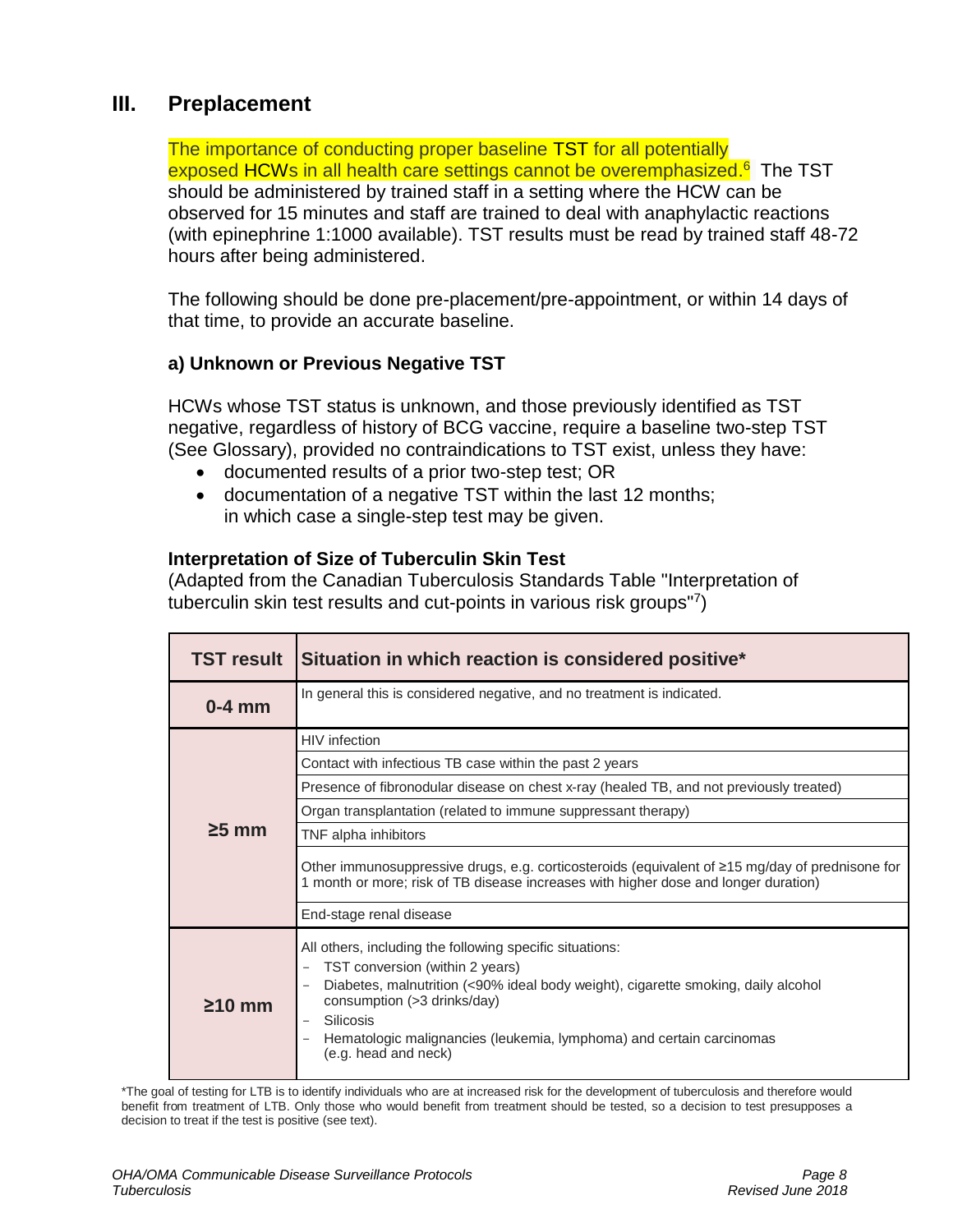### **b) Positive TST, or TST Contraindicated**

For HCWs who are found to be TST positive in (a), medical assessment should be performed by OHS under the direction of a physician, or by the HCW's personal health care provider. Assessment should include a history of risk factors for TB, symptoms of active TB disease, and a chest X-ray. In the absence of active TB disease, a referral should be facilitated for assessment of and treatment for LTBI.

For HCWs who are known to be previously TST positive, or for whom TST is contraindicated (see below), further assessment should be done by the OHS under the direction of a physician, or by the HCW's personal health care provider.

Certain medical conditions predispose persons infected with *M. tuberculosis* to develop active disease (See Glossary). Treatment of LTBI should be considered in individuals with these conditions who are TST positive and have not had previous treatment of LTBI. **Active TB must be ruled out before treating LTBI.**

All HCWs with a positive TST should be advised to report any symptoms of pulmonary TB (See Glossary) to the OHS, and should be managed using current guidelines.

#### **c) Contraindications to TST: 7**

- history of severe blistering reaction or anaphylaxis following the test in the past
- documented active TB
- clear history of treatment for LTBI or active TB in the past
- extensive burns or eczema over the testing site (use an alternate site)
- major viral infection (note that a HCW with a common cold may be tested)
- live virus vaccine in the previous 4 weeks

A history of Bacille-Calmette-Guerin (BCG) vaccine is **not** a contraindication to a TST. HCWs who have had BCG vaccine may still be at risk of infection.

Note: BCG vaccination is an unlikely explanation of a positive TST if BCG was given in infancy.

#### **NOTE: Pregnancy is NOT a contraindication to a TST.**

#### **d) Chest X ray**

A chest X-ray should be taken on any HCW who has:

- never been evaluated for a positive TST;
- had a previous diagnosis of TB but has never received adequate treatment for TB; or
- pulmonary symptoms that may be due to TB. In this situation, three sputum specimens obtained at least one hour apart should also be sent for acid fast bacilli (AFB) smear and culture.<sup>12</sup>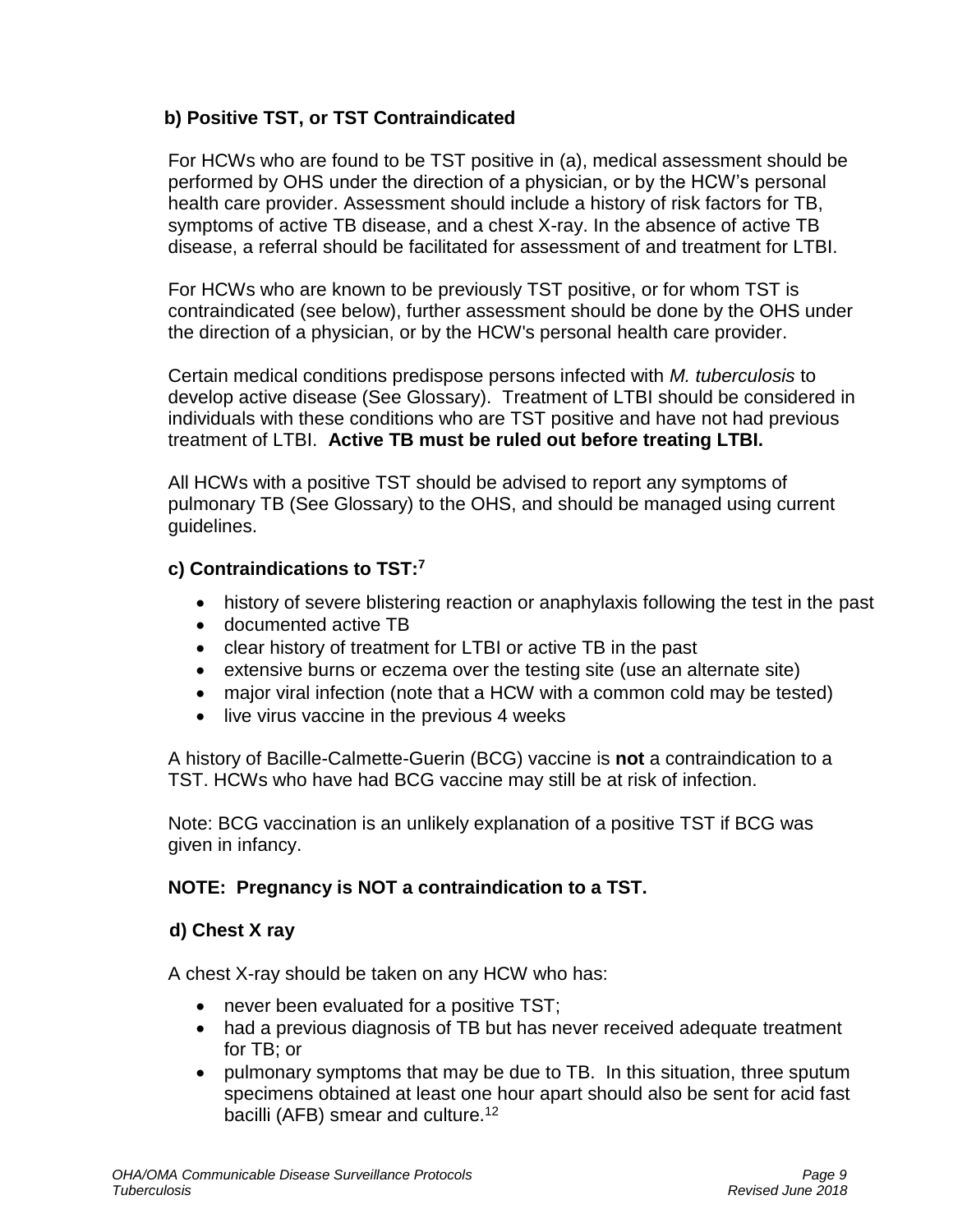If the X-ray suggests pulmonary TB, the HCW should be evaluated by the OHS under the direction of a physician to rule out the possibility of active TB. Documentation of the results of this evaluation should be in place before the HCW is cleared for work.

For HCWs who have previously been assessed for a positive TST and have a documented CXR on file, there is no need to repeat the CXR unless clinically indicated.

## **e) Fit Testing**

As part of a comprehensive respiratory protection program, HCWs who may, in the course of their duties, provide direct care to patients with active pulmonary TB must receive fit testing for a N95 respirator and instruction in its use, including performing a seal check with each use. HCWs who cannot be fit tested should not provide care for patients with suspected or confirmed active pulmonary TB. Refer to the Canadian Standards Association standard (CSA Z94.4-02). 13

# **IV. Continuing Surveillance**

### **a) Periodic TSTs**

The frequency of ongoing TST surveillance for TST negative individuals depends on the health care facility's risk (that is, the number of patients with TB seen annually), and the person's activity risk within the facility.<sup>6</sup>

Annual TSTs should be performed on all HCWs (with negative baseline TSTs) who perform high risk activities in any healthcare facility, and those in healthcare settings that are not considered low risk who perform intermediate risk activities.<sup>6</sup> Follow individuals for whom TST is contraindicated and those known to be TST positive clinically, at intervals as per the table below.

#### **FREQUENCY OF ONGOING HEALTH CARE WORKER SURVEILLANCE FOR TB <sup>6</sup>**

| <b>Activity Risk</b> | Health Care Facility Risk (site specific*) |                                             |
|----------------------|--------------------------------------------|---------------------------------------------|
|                      | Not considered low                         | Low                                         |
|                      | $\geq$ 200 beds and $\geq$ 6 active TB     | $\bullet$ $\geq$ 200 beds and < 6 active TB |
|                      | cases present annually or                  | cases present annually or                   |
|                      | $<$ 200 beds and $\geq$ 3 active           | $\bullet$ < 200 beds and < 3 active TB      |
|                      | TB cases present annually                  | cases present annually                      |
| High                 | annually and post-exposure                 | annually and post-exposure                  |
| Intermediate**       | annually and post-exposure                 | post-exposure                               |
| Low                  | post-exposure                              | post-exposure                               |

\* In health care facilities with more than one physical site, the risk should be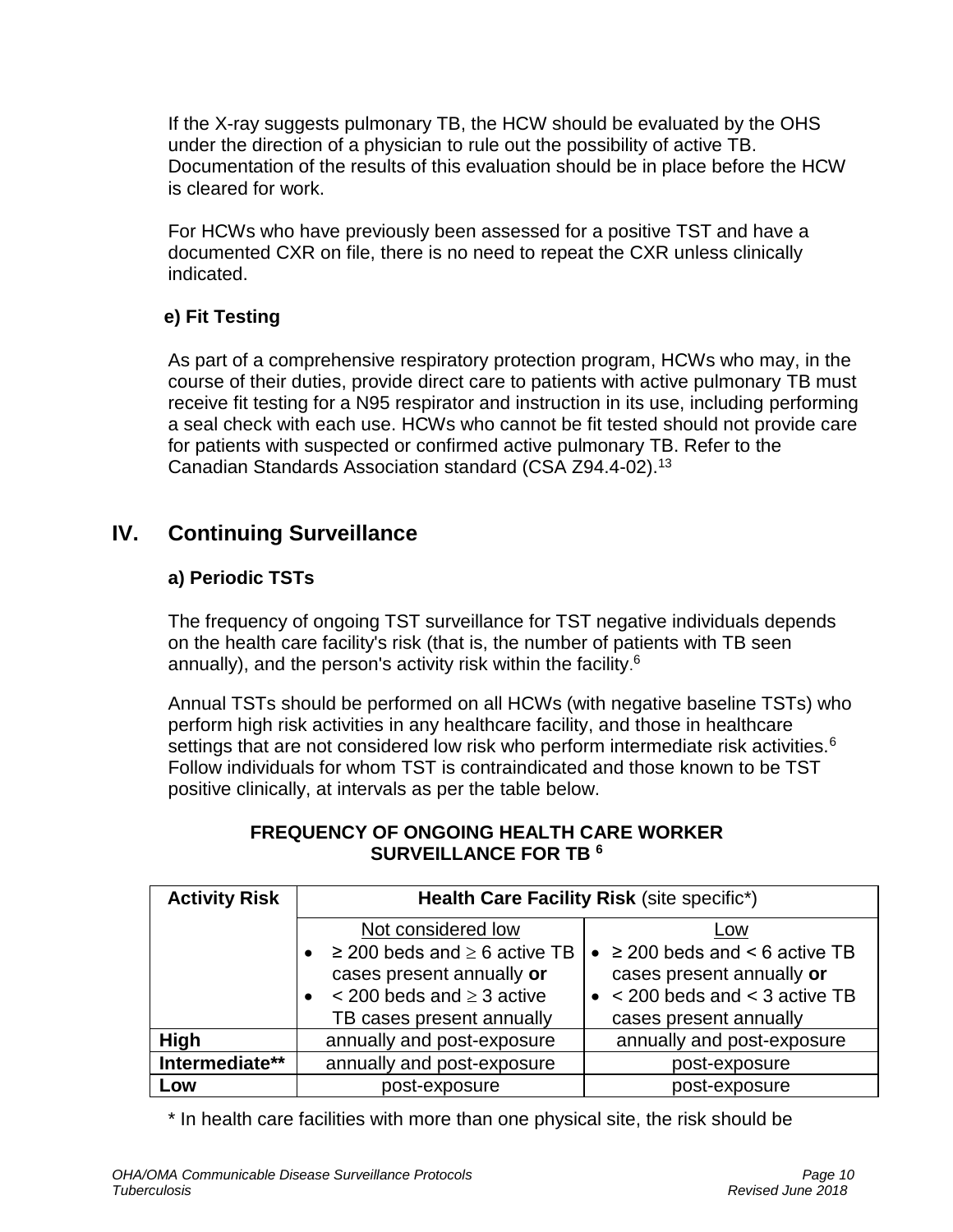assessed separately for each site.

High-risk activities<sup>6</sup> include cough-inducing procedures such as sputum induction, bronchoscopy, administration of aerosolized therapies, respiratory therapy, chest physiotherapy, autopsy, morbid anatomy and pathology examinations, bronchoscopy and designated mycobacterium laboratory procedures (manipulation of *M. tuberculosis* cultures.)

**Intermediate risk activities**<sup>6</sup> include the activities of HCWs who have regular direct patient contact on units (such as emergency departments) where patients with respiratory TB disease may be present, including support personnel (e.g., housekeepers, clerks, receptionists, dietary, maintenance).

Low risk activities<sup>6</sup> include the activities of HCWs who have minimal patient contact (such as clerical, reception and administration staff), or work on units where patients with respiratory TB disease are unlikely to be present (e.g., obstetrical, nursery or neonatal workers). Classification of such units as low risk may be inaccurate if the population they are serving has a high incidence of TB (e.g. patients born or previously residing in countries with a high TB incidence or other at-risk populations). Some of the longest delays in diagnosis may occur in such settings.

**Note:** As per the Canadian Tuberculosis Standards, <sup>6</sup> after 2 or more years of annual screening, if the annual risk of infection (based on the TST conversion rate in those screened) is shown to be less than 0.5%, consideration could be given to reducing the frequency of screening to every other year or to developing criteria that restrict annual screening to fewer workers who are at higher risk, and not testing the remaining workers except after exposure.<sup>6</sup>

# **V. Exposure to Active Tuberculosis**

Any HCW who has had unprotected contact with a person with active respiratory TB in hospital, i.e. without wearing a fit-tested, seal-checked N95 respirator, should be considered potentially exposed and must be actively investigated by the OHS and reported to the local PHU<sup>15</sup>.

Potential for transmission must be assessed on a case-by-case basis. When deciding whether a person has had a significant exposure to a potential transmitter, consideration should be given to the following:

- $\triangleright$  the frequency of patient contact;
- $\triangleright$  the proximity to patients involved;
- $\triangleright$  the duration of face-to-face contact;
- $\triangleright$  the use of personal respiratory protective devices (i.e., fit-tested, sealchecked N95 respirator);
- $\triangleright$  the number of air changes per hour in the area of exposure, and
- $\triangleright$  infectiousness of the contact patient

Risk of transmission is highest from an individual with active pulmonary or laryngeal TB disease, whose sputum shows AFB on smear, has cavitary or extensive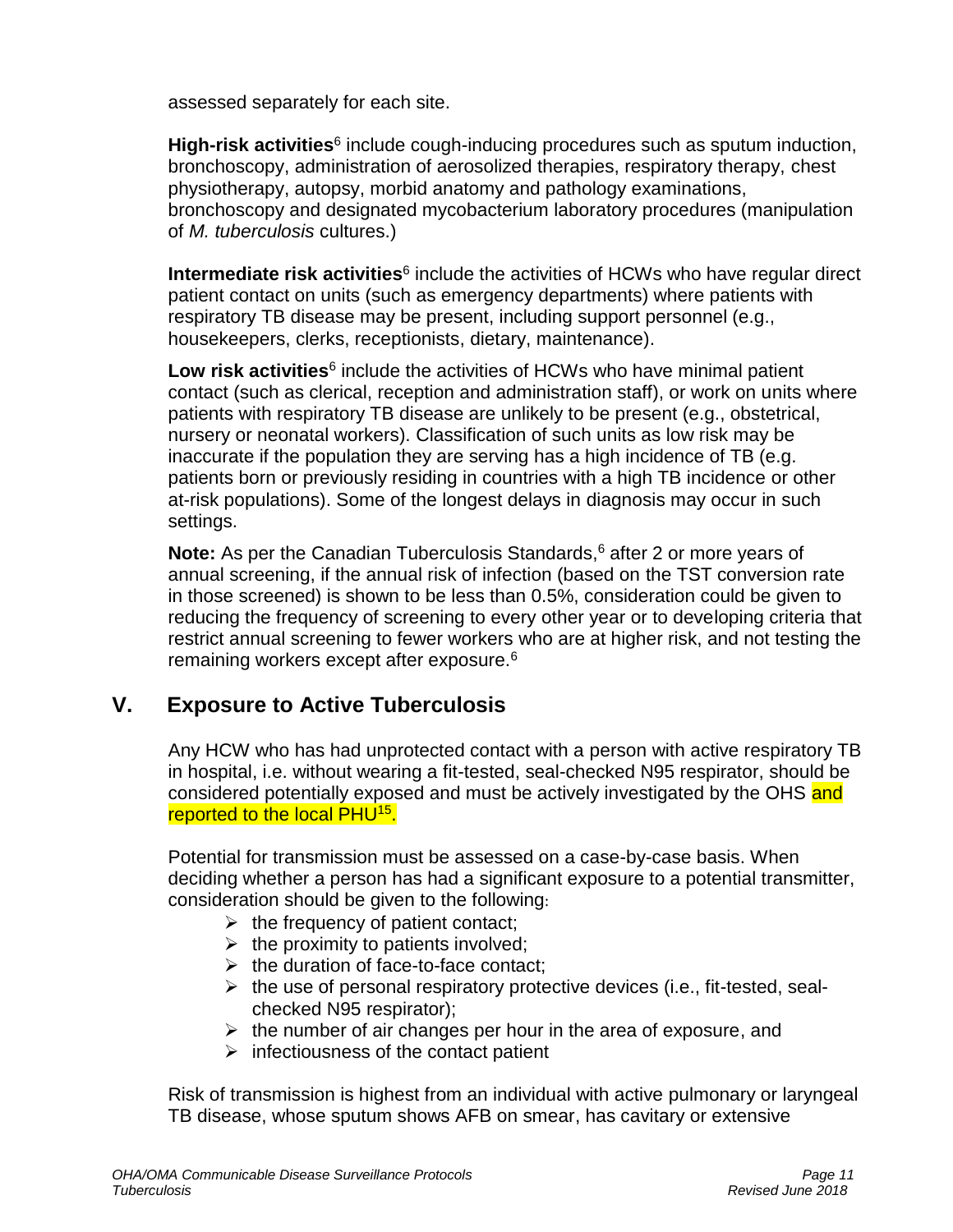pulmonary disease, who has been treated with appropriate chemotherapy for ≤ 2 weeks (or for > 2 weeks without clinical response), or is undergoing a cough inducing procedure (e.g. sputum induction, bronchoscopy). TB patients who are AFB smear negative but who are coughing may also transmit. TB patients who are also infected with HIV or who have a drug resistant strain of *M. tuberculosis* may transmit for longer. Transmission may also occur during open suctioning of intubated patients and during surgical or other wound irrigation of tuberculous lesions.

- a) Perform a single TST 8 weeks after exposure (i.e. contact without adequate protection) for TST-negative HCWs exposed to people with respiratory TB disease. 6
- b) Previously TST-positive HCWs exposed to people with respiratory TB disease (without adequate protection) should be assessed and educated on signs and symptoms of active TB disease.

# **VI. HCWs who Convert to TST Positive**

### **TST Conversion on Routine Screening**

A converter is defined as an individual whose TST changes from "negative" (usually induration of 0-4 mm in diameter) to "positive" (usually induration of ≥10 mm in diameter) within 24 months.

For HCW with previously documented induration between 5-9 mm, any increase of induration ≥ 6 mm diameter is considered a TST conversion.<sup>7</sup> (See also section III for interpretation of TST in particular clinical circumstances.)

#### **TST Conversion Following Known Exposure**

When testing is done as a result of a known contact with a potential transmitter, a person with no previous induration who has a reaction of ≥ 5 mm induration should be considered to have acquired LTBI, and treatment of LTBI should be strongly recommended. The individual should be referred for assessment and treatment in accordance with current guidelines, preferably to a physician with knowledge and experience in TB management. Treatment of LTBI is started only after active TB has been excluded.

**For TST conversion after contact with a potential transmitter of drug resistant**  *M. tuberculosis***, consultation with a physician experienced in TB management should be sought.**

# **VII. Evaluation of Program**

Ongoing evaluation of the surveillance program is essential to ensure effectiveness. Surveillance data should be analyzed and presented on an annual basis to the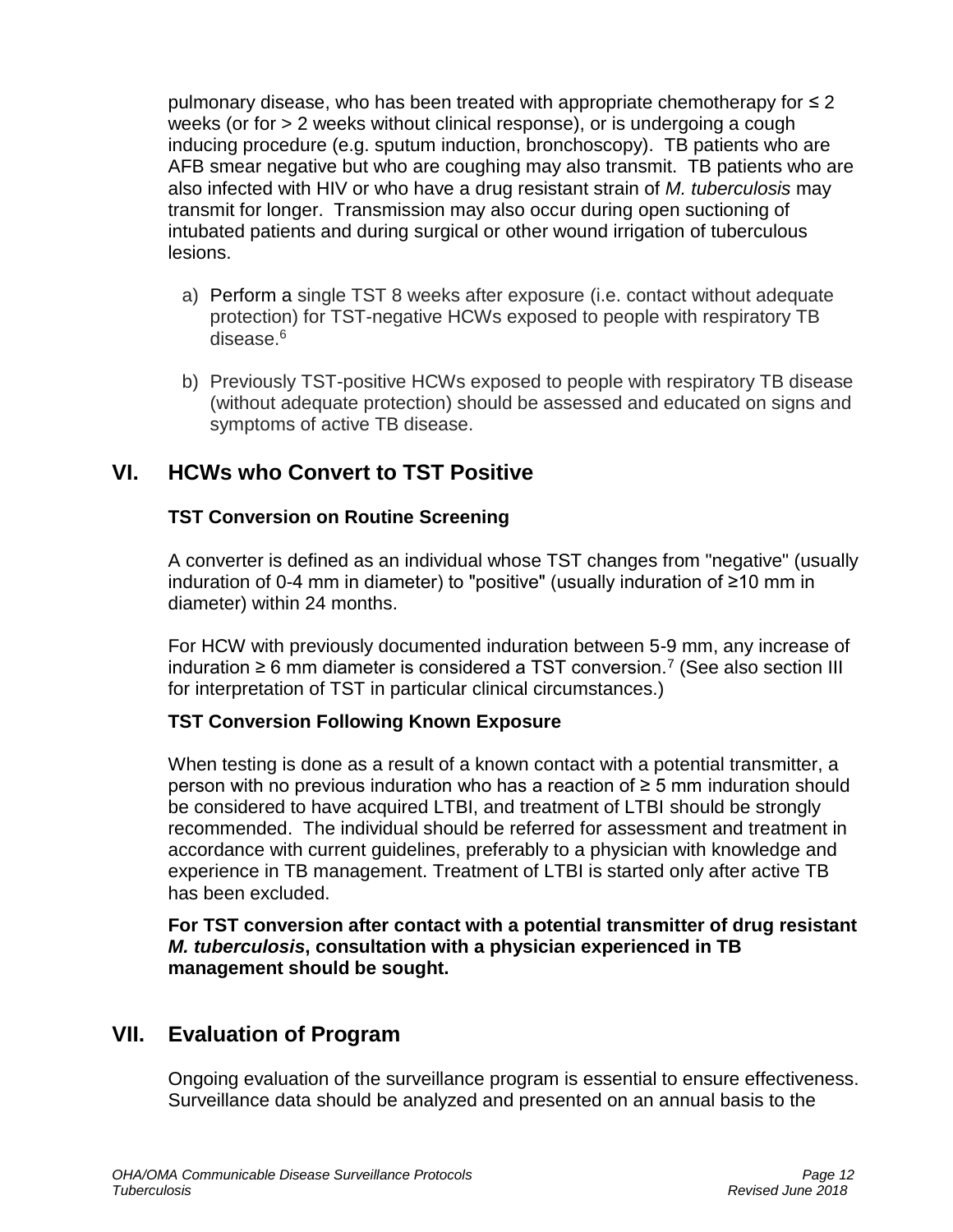hospital's Infection Prevention and Control Committee and Joint Health and Safety Committee. Evaluation might include the following:

- (a) Compliance with screening: (# screened/# eligible for screening) x 100
- (b) Results of baseline screening: # positive/# tested
- (c) Conversion rate of susceptibles: (# of converters/# of HCW with known previous negative TST screened in that interval) x 100
- (d) Compliance with treatment of LTBI: # of staff completing a course of treatment of LTBI/# of staff for whom treatment of LTBI is recommended

Each conversion should be investigated to establish the source of infection and identify any breakdown in infection control measures. Conversions can identify high risk areas in the hospital which require screening of HCWs at regular intervals. All cases of HCWs with active TB should be investigated for source and contacts. Cases and conversions should be evaluated in a timely fashion by the Infection Prevention and Control Committee and the Joint Health and Safety Committee. Following known TB exposures, the outcomes of the contact screening should be evaluated in collaboration with Infection prevention and control and the local PHU TB program to determine if expanded contact follow-up is indicated.

# **VIII. Reporting**

Active TB and cases of TST conversion are reportable to the local Medical Officer of Health (as per Ontario Regs 559/91 and amendments under the Health Protection and Promotion Act).

In accordance with the Occupational Health and Safety Act and its regulations, an employer must provide written notice within 4 days of being advised that a worker has an occupational illness, including an occupationally-acquired infection, and/or a Workplace Safety and Insurance Board (WSIB) claim has been filed by or on behalf of the worker with respect to an occupational illness, including an occupational infection to the:

- Ministry of Labour
- Joint Health and Safety Committee (or health and safety representative), and
- trade union, if any.

Occupationally-acquired TB disease, including occupationally acquired TST conversions, are reportable to the Ministry of Labour and WSIB.

Some local public health units may choose to have all positive TSTs reported; this should be ascertained by the local public health unit.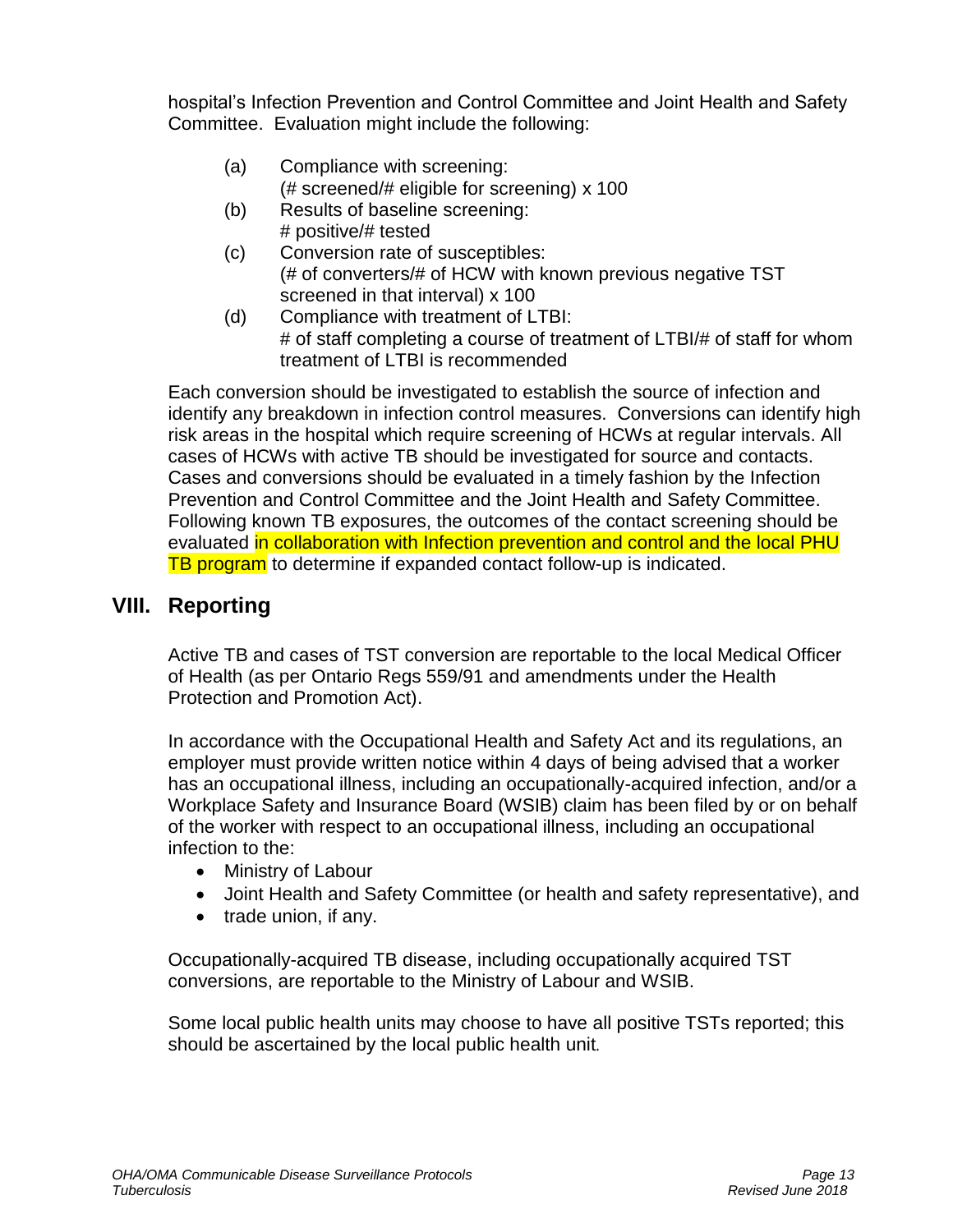# **IX. Glossary**

#### *Direct Patient Contact*

TB is an airborne disease, with face-to-face contact considered significant in its transmission.

When deciding whether a person has had a significant exposure to a potential transmitter, consideration should be given to the following:

- $\triangleright$  the frequency of patient contact;
- $\triangleright$  the proximity to patients involved;
- $\triangleright$  the duration of face-to-face contact;
- $\triangleright$  the use of personal respiratory protective devices (i.e., fit-tested, sealchecked N95 respirator);
- $\triangleright$  the number of air changes per hour in the area of exposure, and
- $\triangleright$  infectiousness of the contact patient:
	- pulmonary or laryngeal tuberculosis
	- cavitary or extensive pulmonary disease
	- presence of AFB on direct sputum examination
	- presence of coughing
	- cough inducing procedures (e.g., sputum induction, bronchoscopy)
	- open suctioning of intubated patients
	- wound irrigation.

### *Two-Step Tuberculin Skin-Test (TST)*

An initial TST (5TU PPD) is given. If this test result is 0 - 9 mm of induration, a second test is given in the opposite arm at least one week and no more than four weeks after the first. The results of the second test should be used as the baseline test in determining treatment and follow-up.

#### *Symptoms of active TB Disease*

A diagnosis of TB may be considered for any individual who has a persistent cough (for example, lasting  $\geq 3$  weeks), bloody sputum, night sweats, weight loss, anorexia or fever. Immunosuppressed individuals may have an atypical presentation.

#### *Conditions Predisposing to Active TB*

The following conditions predispose individuals infected with *M. tuberculosis* to develop active disease: HIV infection, immunosuppressive therapy, haematological or reticuloendothelial malignant disease, corticosteroid therapy, treatment with tumor necrosis factor (TNF) alpha inhibitors, silicosis, diabetes mellitus, chronic renal failure requiring hemodialysis, carcinoma of the head and neck, conditions associated with nutritional deficiency and substantial weight loss, underweight (<90% of ideal body weight; for most people this is a body mass index ≤20), intravenous drug abuse, cigarette smoker, heavy alcohol consumption (≥3 drinks/day). 14

#### *Latent Tuberculous Infection (LTBI)*

Infection with *M. tuberculosis* has occurred, but active TB disease is not present.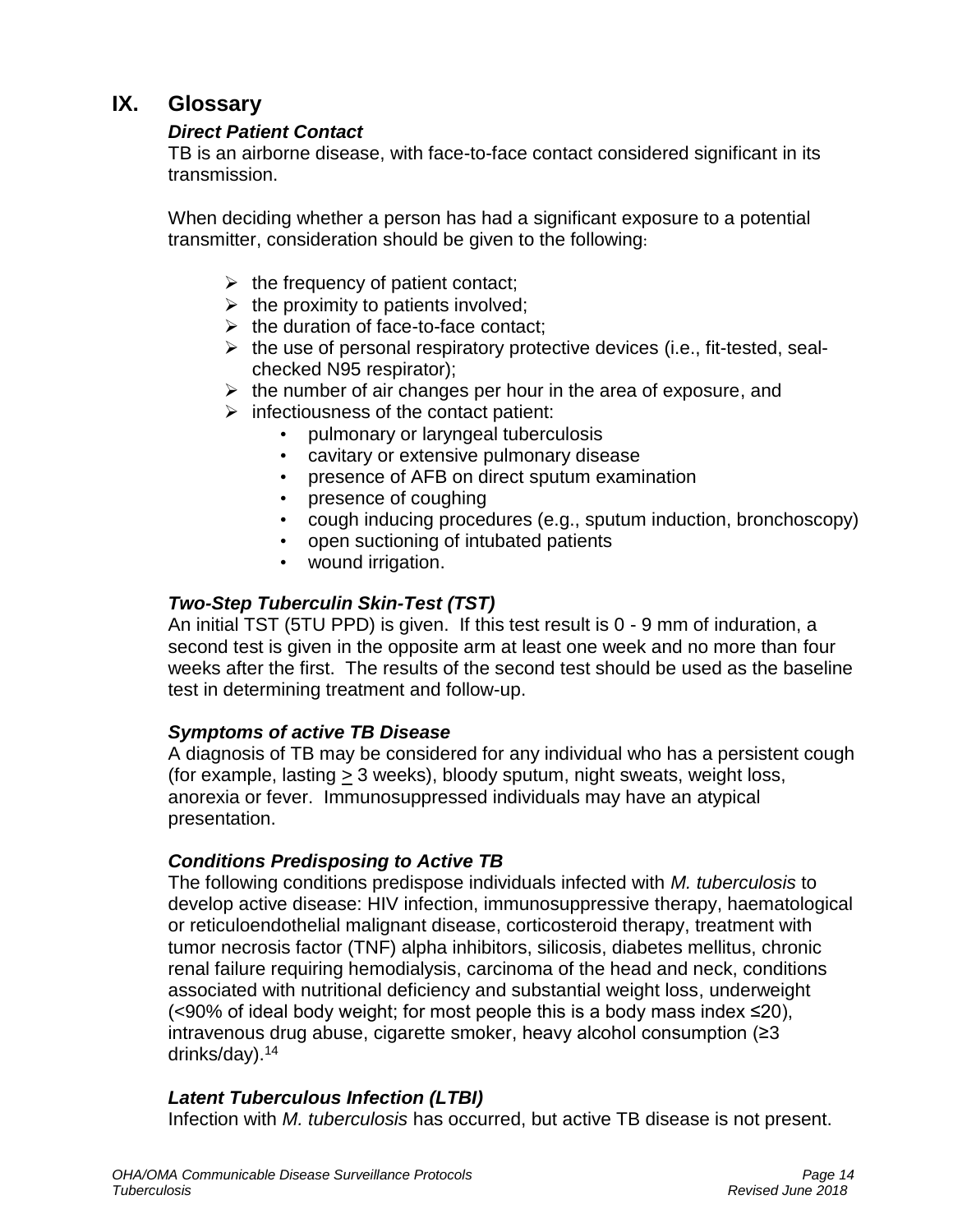# **References**

- 1. World Health Organization. Global Tuberculosis Report 2017. [http://www.who.int/tb/publications/global\\_report/en/](http://www.who.int/tb/publications/global_report/en/)
- 2. Public Health Agency of Canada. [https://www.canada.ca/en/public](https://www.canada.ca/en/public-health/services/diseases/tuberculosis-tb/surveillance-tuberculosis-tb.html#a1)[health/services/diseases/tuberculosis-tb/surveillance-tuberculosis-tb.html#a1](https://www.canada.ca/en/public-health/services/diseases/tuberculosis-tb/surveillance-tuberculosis-tb.html#a1)
- 3. Public Health Ontario. Reportable Disease Trends in Ontario, 2018. [https://www.publichealthontario.ca/en/ServicesAndTools/SurveillanceServices/Page](https://www.publichealthontario.ca/en/ServicesAndTools/SurveillanceServices/Pages/Monthly-Infectious-Diseases-Surveillance-Report.aspx) [s/Monthly-Infectious-Diseases-Surveillance-Report.aspx](https://www.publichealthontario.ca/en/ServicesAndTools/SurveillanceServices/Pages/Monthly-Infectious-Diseases-Surveillance-Report.aspx)
- 3. Halverson J, Ellis E, Gallant V, Archibald CP. Chapter 1. Epidemiology of Tuberculosis in Canada. In: Canadian Tuberculosis Standards, 7<sup>th</sup> Edition. Canadian Thoracic Society and Public Health Agency of Canada, 2014. [https://www.canada.ca/en/public-health/services/infectious-diseases/canadian](https://www.canada.ca/en/public-health/services/infectious-diseases/canadian-tuberculosis-standards-7th-edition.html)[tuberculosis-standards-7th-edition.html](https://www.canada.ca/en/public-health/services/infectious-diseases/canadian-tuberculosis-standards-7th-edition.html)
- 4. Gallant V, Vachon J, Siu W, Tuberculosis drug Resistance in Canada 2006-2016. CCDR Volume 43-11, November 2017. Public Health Agency of Canada:
- 5. Ogunremi T, Menzies D, Embil J. Chapter 15. Prevention and Control of Tuberculosis Transmission in Health Care and Other Settings. In: Canadian Tuberculosis Standards, 7<sup>th</sup> Edition. Canadian Thoracic Society and Public Health Agency of Canada, 2014.
- 6. [https://www.canada.ca/en/public-health/services/infectious-diseases/canadian](https://www.canada.ca/en/public-health/services/infectious-diseases/canadian-tuberculosis-standards-7th-edition.html)[tuberculosis-standards-7th-edition.html](https://www.canada.ca/en/public-health/services/infectious-diseases/canadian-tuberculosis-standards-7th-edition.html)
- 7. Pai M, Kunimoto D, Jamieson F, Menzies D. Chapter 4. Diagnosis of Latent Tuberculosis Infection. In: Canadian Tuberculosis Standards, 7<sup>th</sup> Edition. Canadian Thoracic Society and Public Health Agency of Canada, 2014. [https://www.canada.ca/en/public-health/services/infectious-diseases/canadian](https://www.canada.ca/en/public-health/services/infectious-diseases/canadian-tuberculosis-standards-7th-edition.html)[tuberculosis-standards-7th-edition.html](https://www.canada.ca/en/public-health/services/infectious-diseases/canadian-tuberculosis-standards-7th-edition.html)
- 8. Canadian Tuberculosis Committee, Public Health Agency of Canada. Recommendations on interferon gamma release assays for the diagnosis of latent tuberculosis infection - 2010 update. Can Comm Dis Rep 2010;36(ACS-5)"1- 22.
- 9. Zwerling A van den Hof S, Scholten J, Cobelens F, Menzies D, Pai M. Interferongamma release assays for tuberculosis screening of health-care workers: a systematic review. Thorax 2012;67:62-70.
- 10.Long K, Schwarztsman K. Chapter 2. Pathogenesis and Transmission of Tuberculosis. In: Canadian Tuberculosis Standards, 7<sup>th</sup> Edition. Canadian Thoracic Society and Public Health Agency of Canada, 2014. https://www.canada.ca/en/public-health/services/infectious-diseases/canadiantuberculosis-standards-7th-edition.html